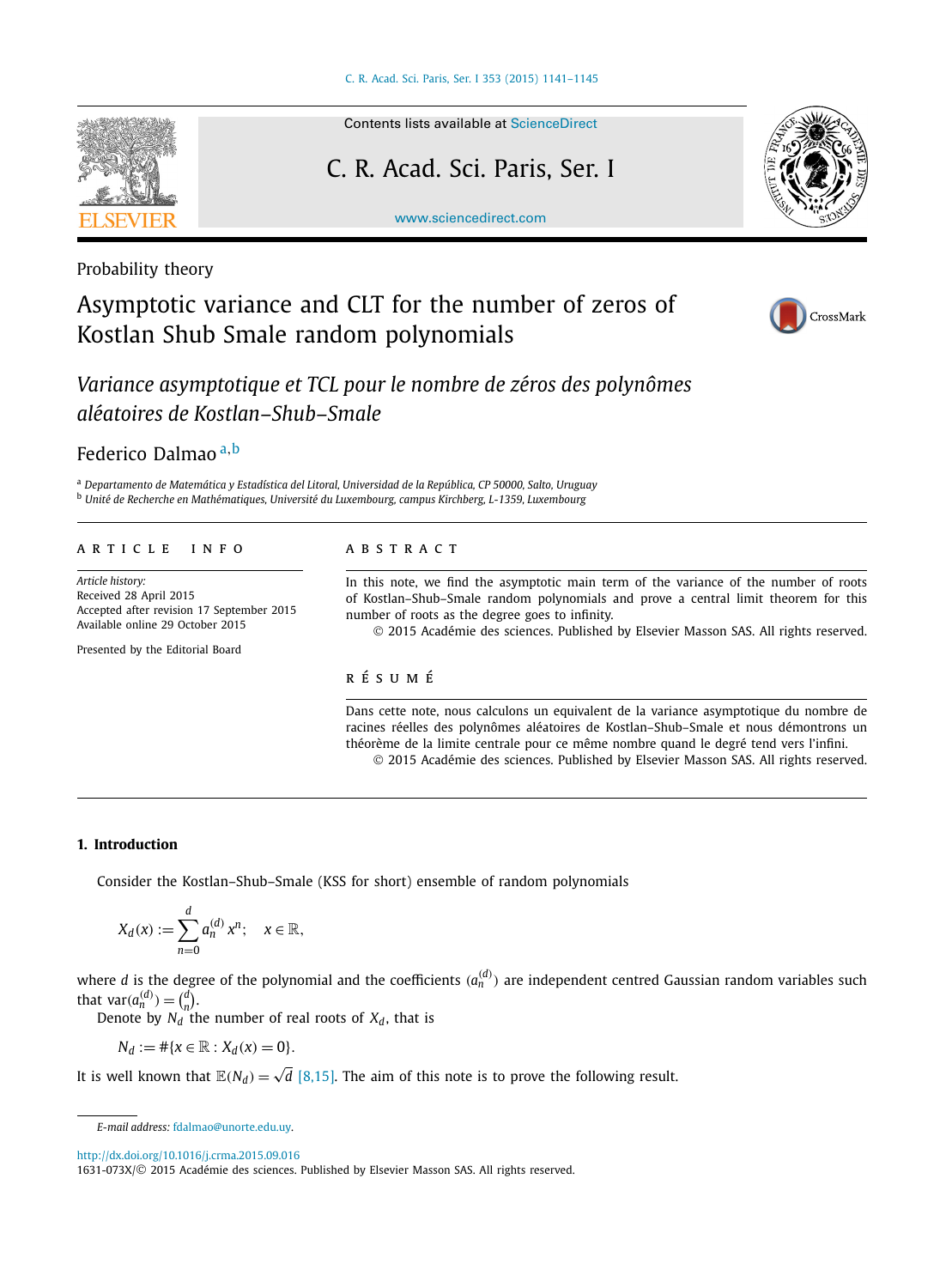<span id="page-1-0"></span>**Theorem 1.1.** *The variance of the number of real roots*  $N_d$  *of KSS random polynomials verifies* 

$$
\lim_{d \to \infty} \frac{\text{var}(N_d)}{\sqrt{d}} = \sigma^2,
$$

*with*  $0 < \sigma^2 < \infty$  *given in [Proposition 3.1](#page-2-0)* ( $\sigma^2 \approx 0.57...$ ). *Furthermore,* 

$$
\frac{N_d-\sqrt{d}}{d^{1/4}}
$$

*converges in distribution towards the centred normal distribution with variance*  $\sigma^2$ ,  $N(0, \sigma^2)$ *.* 

The number of roots of random polynomials has been under the attention of physicists and mathematicians for a long time. The first results for particular choices of the coefficients are due to Bloch and Pólya [\[5\]](#page-4-0) in 1932. After many successive improvements and generalisations, in 1974 Maslova [\[12\]](#page-4-0) stated the CLT for the number of zeros for polynomials with i.i.d. centred coefficients with finite variance. For related results, see the review by Bharucha–Reid and Sambandham [\[4\]](#page-4-0) or the introduction in [\[3\]](#page-4-0) and references therein.

The study of Kostlan–Shub–Smale ( $m \times m$  systems) of polynomials started in the early nineties by Kostlan [\[8\],](#page-4-0) Bogomolny, Bohigas and Lobœuf [\[6\]](#page-4-0) and Shub and Smale [\[15\].](#page-4-0) The mean number of roots [\[8,15\],](#page-4-0) some asymptotics as  $m \to \infty$  for the variance [\[16\]](#page-4-0) and for the probability of not having any zeros on given intervals (for  $m = 1$ ) [\[14\]](#page-4-0) are known. See also the review by Kostlan [\[9\]](#page-4-0) and references therein.

iew by Kostian [9] and references therein.<br>We restrict our attention to the case *m* = 1. The mean number of real roots is √d [\[8,15\].](#page-4-0) This fact shows a remarkable difference with the polynomials with i.i.d. centred coefficients for which the asymptotic mean number of roots is  $2 \log(d) / \pi$  [\[4\].](#page-4-0)

Our tools are the Rice formulas for the (factorial) moments of the number of roots  $[2,7]$ ; Kratz–León's version of the chaotic expansion [\[10\];](#page-4-0) Kratz–León's method for CLTs [\[11\]](#page-4-0) and the Fourth Moment Theorem [\[13\].](#page-4-0) This method has been applied to the case of classical random trigonometric polynomials by Azaïs, Dalmao and León [\[3\].](#page-4-0)

A key point in our analysis is that the covariance function of  $X_d$ , after a convenient rewriting, has a scaling limit. The limit covariance defines a centred stationary Gaussian process *X* on  $[0, \infty)$ . The asymptotic behaviour, as  $d \to \infty$ , of the number of real roots of  $X_d$  is intimately related to that of *X* on increasing intervals that eventually cover [0,  $\infty$ ). Similar situations occur in [\[1\]](#page-4-0) and in [\[3\].](#page-4-0) The fact that in the present case the covariance of *X* and its spectral density are Gaussian is remarkable.

The note is organised as follows. Section 2 contains some preliminaries and sets the problem in a more convenient way. Section [3](#page-2-0) presents the asymptotic behaviour of the variance of *N<sub>d</sub>*. Section [4](#page-3-0) contains the asymptotic normality of the standardised  $N_d$  and the proof of Theorem 1.1.

#### **2. Preliminaries**

We start writing  $X_d$  in a more convenient way. Consider the polynomials

$$
Y_d(t) := \sum_{n=0}^d a_n \cos^n(t) \sin^{d-n}(t), \quad t \in \mathbb{R}.
$$

The polynomial  $Y_d$  is obtained from  $X_d$  after homogenising it as in [\[2\];](#page-4-0) restricting the domain to the unit circle  $S^1$  and identifying a point in  $S^1$  with a pair (sin(t), cos(t)). Note that x is a real root of  $X_d$  if and only if  $t = \pm \arctan(x)$  are roots of *Y<sub>d</sub>*. Hence, *N<sub>d</sub>* coincides almost surely with the number of roots of *Y<sub>d</sub>* on, say, [0,  $\pi$ ].

It is convenient to use the unit speed parameterisation. Let

$$
Z_d(t) := Y_d\left(\frac{t}{\sqrt{d}}\right).
$$

Denote by  $N_{Z_d}([0,\sqrt{d}\pi])$  the number of roots of  $Z_d$  on  $[0,\sqrt{d}\pi]$ . Clearly,

$$
N_d = N_{Z_d} \left( \left[ 0, \sqrt{d\pi} \right] \right)
$$
 almost surely.

Direct computations show that  $Z_d$  is a centred stationary Gaussian process and that its covariance function  $r_d$  is given by

$$
r_d(t) = \cos^d\left(\frac{t}{\sqrt{d}}\right). \tag{1}
$$

Note that for  $t \in [0, \sqrt{d}\pi/2]$  we have  $r_d(\sqrt{d}\pi - t) = (-1)^d r_d(t)$ . This fact implies that it suffices to deal with  $r_d$  restricted to  $[0, \sqrt{d}\pi/2]$  as we will see in the sequel.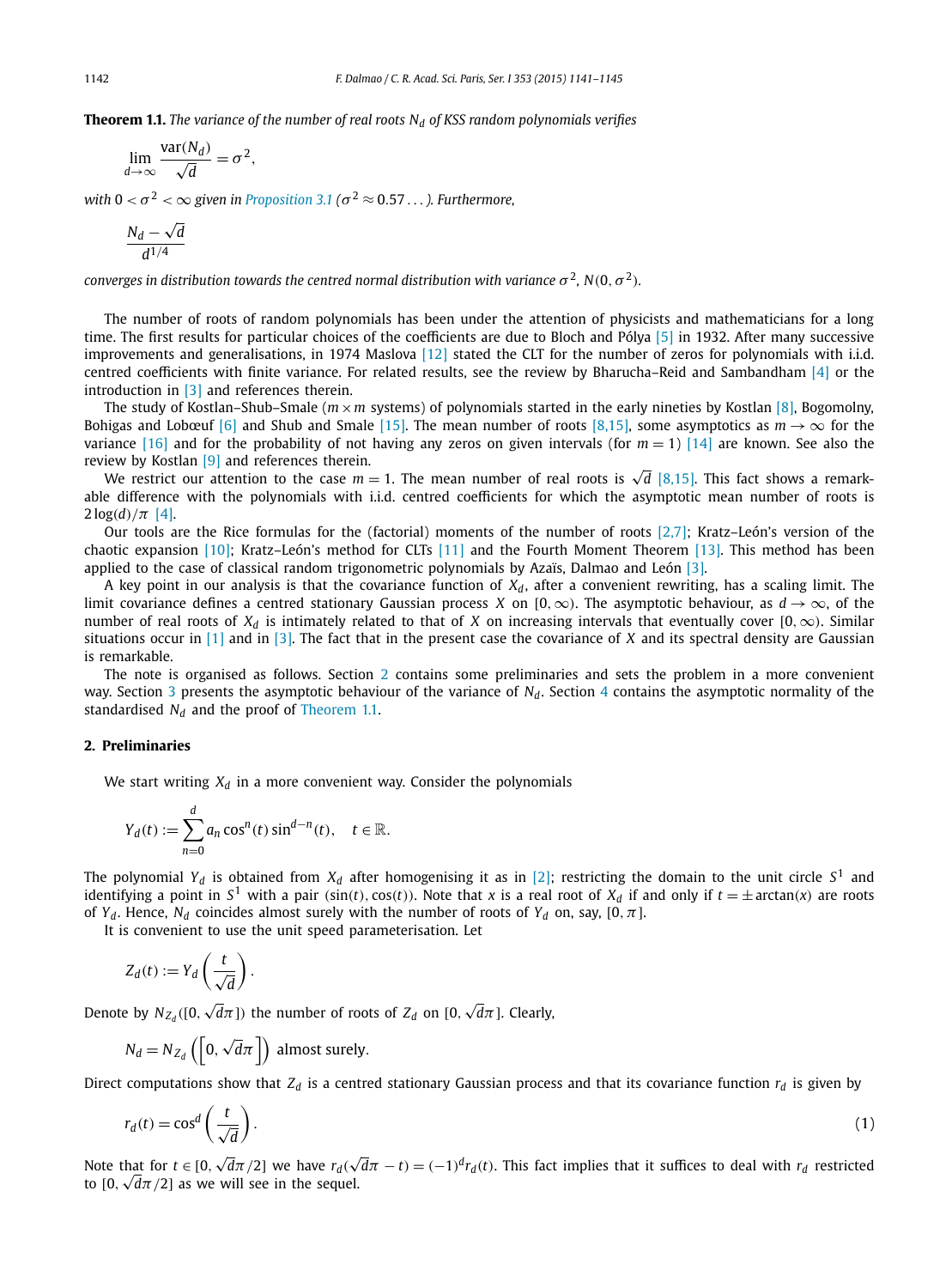#### <span id="page-2-0"></span>**3. Asymptotic variance of the number of zeros**

We need the following asymptotics and bounds.

**Lemma 3.1.** For each fixed  $t \in \mathbb{R}$ , we have

$$
\cos^d\left(\frac{t}{\sqrt{d}}\right) \underset{d \to \infty}{\longrightarrow} e^{-t^2/2}.
$$

This convergence is uniform in t, for t being in a compact. Furthermore, for  $0 < a < 1$  we have the following upper bounds

$$
\cos^d\left(\frac{t}{\sqrt{d}}\right) \le \begin{cases} e^{-\alpha t^2/2}; & \text{if } 0 \le t < a\sqrt{d}, \\ \cos^d(a); & \text{if } a\sqrt{d} \le t \le \pi\sqrt{d}/2, \end{cases}
$$

 $\alpha = 1 - a^2/3 \in (2/3, 1)$ *.* 

The proof of this lemma follows from Taylor–Lagrange expansion, to get the uniform convergence and the bounds it is necessary that cosines' argument be less than 1.

**Proposition 3.1** *(Limit variance for*  $N_d$ *). As*  $d \rightarrow \infty$  *we have* 

$$
\frac{\text{var}(N_d)}{\sqrt{d}} \underset{d \to \infty}{\to} \sigma^2 := \frac{2}{\pi} \int_0^{\infty} \left( g(t) \left[ \sqrt{1 - \rho^2(t)} + \rho(t) \arctan\left(\frac{\rho(t)}{\sqrt{1 - \rho^2(t)}}\right) \right] - 1 \right) dt + 1,
$$

*where g and ρ are given by*

$$
g(t) = \frac{1 - (1 + t^2) e^{-t^2}}{(1 - e^{-t^2})^{3/2}}, \quad \rho(t) = e^{-t^2/2} \frac{1 - t^2 - e^{-t^2}}{1 - e^{-t^2} - t^2 e^{-t^2}}.
$$

**Corollary 3.2.** *The asymptotic variance*  $\sigma^2$  *is strictly positive.* 

**Remark 1.** The numerical approximation of this integral yields  $\sigma^2 \approx 0.57 \dots$ . Simulations are coherent with this value.

**Sketch of the proof of Proposition 3.1.** Recall that  $var(N_d) = \mathbb{E}(N_d(N_d-1)) - (\mathbb{E}(N))^2 + \mathbb{E}(N)$ . From [7, [Eq. 10.7.5\],](#page-4-0) the second factorial moment of  $N_d$  verifies:

$$
\frac{\mathbb{E}(N_d(N_d-1))}{\sqrt{d}} = \frac{2}{\pi} \int_{0}^{\sqrt{d}\pi/2} g_d(t) \sqrt{1 - \rho_d^2(t)} dt + \frac{2}{\pi} \int_{0}^{\sqrt{d}\pi/2} g_d(t) \rho_d(t) \arctan\left(\frac{\rho_d(t)}{\sqrt{1 - \rho_d^2(t)}}\right) dt,
$$
\n(2)

where

$$
g_d(t) = \frac{1 - \cos^{2d}\left(\frac{t}{\sqrt{d}}\right) - d\cos^{2d-2}\left(\frac{t}{\sqrt{d}}\right)\sin^2\left(\frac{t}{\sqrt{d}}\right)}{\left(1 - \cos^{2d}\left(\frac{t}{\sqrt{d}}\right)\right)^{3/2}},
$$

$$
\rho_d(t) = \cos^{d-2}\left(\frac{t}{\sqrt{d}}\right)\frac{1 - d\sin^2\left(\frac{t}{\sqrt{d}}\right) - \cos^{2d}\left(\frac{t}{\sqrt{d}}\right)}{1 - \cos^{2d}\left(\frac{t}{\sqrt{d}}\right) - d\cos^{2d-2}\left(\frac{t}{\sqrt{d}}\right)\sin^2\left(\frac{t}{\sqrt{d}}\right)}.
$$

Now, from Lemma 3.1 is clear that, for fixed *t* we have  $g_d(t) \rightarrow_d g(t)$  and  $\rho_d(t) \rightarrow_d \rho(t)$ .

In order to pass to the limit under the integral sign, we can obtain the domination by a careful analysis of Taylor– Lagrange expansions in a neighbourhood of 0. For the rest of the domain of integration, we use Lemma 3.1 to bound the **Lagrange expansions in a neignbournood of 0.** For the rest of the domain of integration, we use Lemma 3.1 to bound the<br>integrand separately in the regions 0 ≤ *t < a√d* and *a√d* ≤ *t* ≤ √dπ/2. It follows that the contr the latter is negligible. Besides, note that the first integral in the r.h.s. of Equation (2) is only convergent after subtracting  $(E(N_d))^2 / \sqrt{d} = \sqrt{d} = (2/\pi) \int_0^{\sqrt{d}\pi/2} dt$ .

The result follows.  $\Box$ 

For the ease of presentation, the proof of Corollary 3.2 is postponed.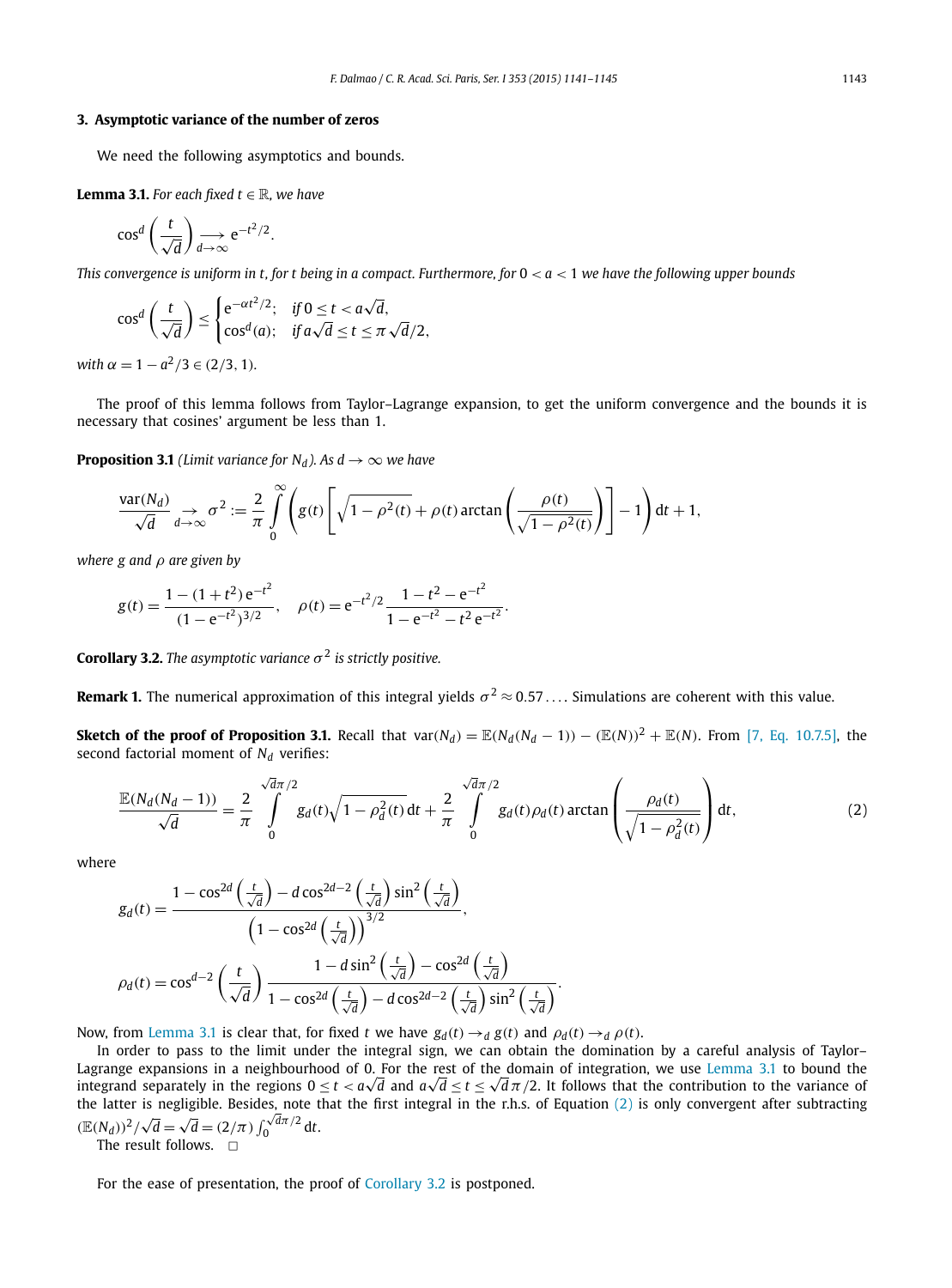#### <span id="page-3-0"></span>**4. CLT for the number of roots**

**Proposition 4.1** *(CLT). As d tends to infinity,*

$$
\frac{N_d - \mathbb{E}(N_d)}{d^{1/4}}
$$

*converges in distribution towards the centred normal distribution with variance*  $\sigma^2$ ,  $N(0, \sigma^2)$ *.* 

The sketch of the proof is as follows: we start with the chaotic expansion  $(3)-(4)$ . Then, by the Kratz–León method [\[11\],](#page-4-0) the finiteness of the variance of  $N_d/d^{1/4}$  allows us to truncate the expansion and to derive its asymptotic normality from that of the sum of the first, say *Q* , terms. Finally, the Fourth Moment Theorem [\[13\]](#page-4-0) gives a criterion to prove the asymptotic normality of the finite partial sums of the expansion.

**Proof.** We apply Kratz–León's chaotic expansion [\[10\]](#page-4-0) to the number of roots of  $Z_d$  on [0,  $\sqrt{d}\pi$ ]. Hence,

$$
\frac{N_d - \mathbb{E}(N_d)}{d^{1/4}} = \sum_{q=2}^{\infty} I_{q,d}^{Z_d},\tag{3}
$$

where

$$
I_{q,d}^{Z_d} = \frac{1}{d^{1/4}} \int\limits_0^{\sqrt{d}\pi} f_q(Z_d(t), Z'_d(t)) dt, \quad f_q(x, y) = \sum_{\ell=0}^{[q/2]} b_{q-2\ell} a_{2\ell} H_{q-2\ell}(x) H_{2\ell}(y), \tag{4}
$$

with  $a_{2\ell}=2(-1)^{\ell+1}/(\sqrt{2\pi}2^{\ell}\ell!(2\ell-1)),$   $b_k=\frac{1}{k!}\varphi(0)H_k(0)$  and  $H_k$  is the k-th Hermite polynomial. Note that we can delete the term corresponding to  $q = 1$  since  $H_1(0) = 0$ .

We express  $I_{q,d}^{Z_d}$  as multiple stochastic integrals w.r.t. a standard linear Brownian motion *B*. In the first place, we can write  $Z_d(t) = \int_{\mathbb{R}} h_d(t, \lambda) dB(\lambda)$  with

$$
h_d(t,\lambda) = \sum_{n=0}^d \sqrt{\binom{d}{n}} \cos^n \left(\frac{t}{\sqrt{d}}\right) \sin^{d-n} \left(\frac{t}{\sqrt{d}}\right) \mathbf{1}_{[n,n+1]}(\lambda). \tag{5}
$$

Then, from Equation  $(5)$ , using the properties of the chaos and the stochastic Fubini theorem, see  $[3]$ , [Remark](#page-4-0) 2], we have  $I_{q,d}^{Z_d} = I_q^B(g_q(\lambda_q))$  with

$$
g_q(\lambda_q) = \frac{1}{d^{1/4}} \int\limits_0^{\sqrt{d}\pi} \sum_{j=0}^{\lfloor q/2 \rfloor} b_{q-2j} a_{2j} (h_d^{\otimes q-2j}(s, \lambda_{q-2j}) \otimes h_d'^{\otimes 2j}(s, \lambda_{2j})) ds;
$$

where  $\lambda_k \in \mathbb{R}^k$  and  $\otimes$  stands for the tensorial product.

By the properties of stochastic integrals, we have  $I_q^B(g_q(\lambda_q)) = I_q^B(\tilde{g}_q(\lambda_q))$  being  $\tilde{g}$  the symmetrisation of g, that is,  $\tilde{g}_q(\boldsymbol{\lambda}_q)=\frac{1}{q!}\sum_{\sigma\in S_q}g_q(\boldsymbol{\lambda}_\sigma)$ , where  $S_q$  the group of all permutations of the set  $\{1,\ldots,q\}$  and  $\boldsymbol{\lambda}_\sigma=(\lambda_{\sigma(1)},\ldots,\lambda_{\sigma(q)}).$ 

Now, to get the asymptotic normality of the standardised zeros, by the Kratz–León method and the Fourth Moment Theorem, it suffices to prove that the contractions  $\tilde{g}_q \otimes_k \tilde{g}_q(\lambda_{2q-2k})$  tend to 0 in  $L^2$  as  $d \to \infty$  for  $q \ge 2$  and  $k = 1, \dots, q-1$ and  $\lambda_{2q-2k} \in \mathbb{R}^{2q-2k}$ . Let  $z_k = (z_1, \ldots, z_k)$  and  $\lambda_{2q-2k} = \lambda_{q-k} \otimes \lambda'_{q-k}$ . The contractions are defined [\[13\]](#page-4-0) as

$$
\tilde{g}_q \otimes_k \tilde{g}_q(\lambda_{2q-2k}) = \int\limits_{\mathbb{R}^k} \tilde{g}_q(z_k, \lambda_{q-k}) \tilde{g}_q(z_k, \lambda'_{q-k}) \,dz_k.
$$

The basic fact to compute the contractions is that the isometric property of stochastic integrals implies that  $h_d^{\otimes p}(s) \otimes_k$  $h_d^{\otimes p}(t) = r_d^k(t-s)h_d^{\otimes p-k}(s) \otimes h_d^{\otimes p-k}(t)$ . Similarly, when the identified variable in the contraction involves the derivatives of  $h$ <sup>"</sup> the result involves the derivatives of  $r_d$ . Taking this into account, it follows that

$$
\|\tilde{g}_q \otimes_k \tilde{g}_q\|_2^2 = \frac{1}{d} \iiint_{[0,\sqrt{d}\pi]^4} \sum_{0 \le j \le [q/2]} c_j \frac{1}{q!} \sum_{\sigma \in S_q} \prod_{i=0}^2 (r_d^{(i)}(t-s))^{\alpha_i} (r_d^{(i)}(t'-s'))^{\beta_i} (r_d^{(i)}(s-s'))^{\gamma_i} (r_d^{(i)}(t-t'))^{\delta_i} ds dt ds' dt';
$$

where  $\bm{j}=(j_1,j_2,j_3,j_4)$ ; vector inequalities are understood component-wise;  $c_{\bm{j}}=\prod_{i=1}^4 a_{2j_i}b_{q-2j_i}$ ;  $\alpha_i=\alpha_i(\sigma,\bm{j})$ ,  $\beta_i=$  $\beta_i(\sigma, \mathbf{j})$ ,  $\gamma_i = \gamma_i(\sigma, \mathbf{j})$  and  $\delta_i = \delta_i(\sigma, \mathbf{j})$ ;  $\sum_{i=1}^4 \alpha_i = \sum_{i=1}^4 \beta_i = k$  and  $\sum_{i=1}^4 \gamma_i = \sum_{i=1}^4 \delta_i = q - k$ . Actually, there are further